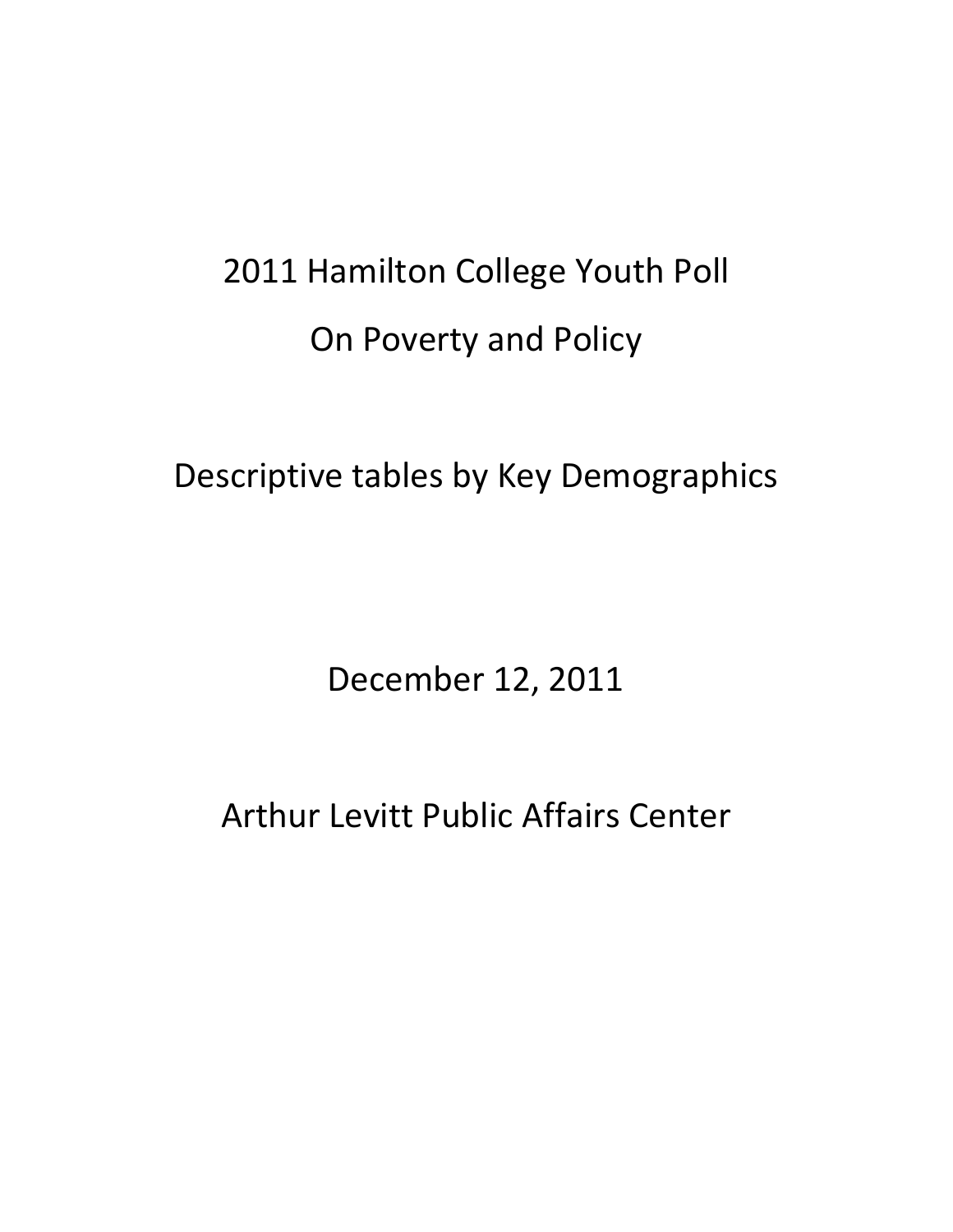# Descriptives on Key Demographic Variables

| Variable          | Obs  | Mean   | Std.Dev. | Min | Max |   |
|-------------------|------|--------|----------|-----|-----|---|
|                   |      |        |          |     |     |   |
| <b>NONWHITE</b>   | 1652 | 34.56% | 0.476    |     | 0   | 1 |
| <b>FEMALE</b>     | 1652 | 49.21% | 0.500    |     | 0   | 1 |
| <b>POOR</b>       | 1652 | 22.82% | 0.420    |     | 0   | 1 |
| <b>VOTER</b>      | 1619 | 73.87% | 0.439    |     | 0   | 1 |
| <b>BADCHOICES</b> | 1652 | 82.87% | 0.377    |     | 0   |   |
| <b>LOSTJOB</b>    | 1623 | 39.49% | 0.489    |     | 0   |   |
| <b>EMPLOYED</b>   | 1652 | 61.68% | 0.486    |     | 0   | 1 |
| <b>HHHEAD</b>     | 1652 | 48.55% | 0.500    |     | 0   | 1 |
| <b>MARRIED</b>    | 1652 | 25.54% | 0.436    |     | 0   | 1 |
| <b>HIGHEDUC</b>   | 1652 | 61.38% | 0.487    |     | 0   |   |
| HIGHEDUC PAR      | 1609 | 69.48% | 0.461    |     | 0   | 1 |
| <b>YOUNG</b>      | 1652 | 48.18% | 0.500    |     | 0   |   |
| <b>HISPANIC</b>   | 1652 | 17.25% | 0.378    |     | 0   |   |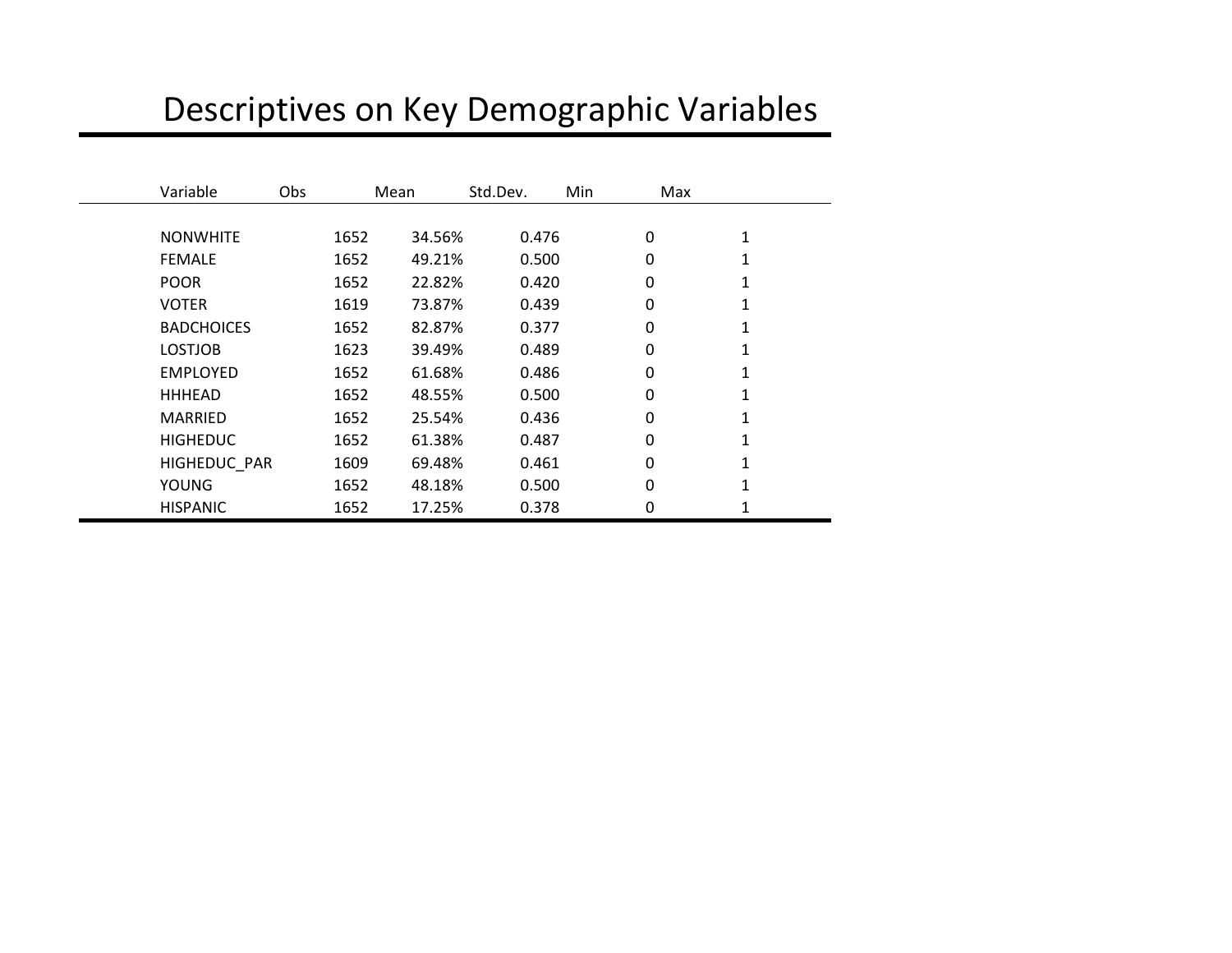# Sense of the Problem

|                   | Q1_poverty is serious problem | Q2_poverty is 35% | Q4_wealthy income grow hurts others | Q5_financially worse than 2 years ago | Q6A_racism bigger than poverty | Q6B_health care bigger than poverty | Q6C_terrorism bigger than poverty | Q6D_income inequality bigger than poverty | Q6E_budget deficit bigger than poverty |
|-------------------|-------------------------------|-------------------|-------------------------------------|---------------------------------------|--------------------------------|-------------------------------------|-----------------------------------|-------------------------------------------|----------------------------------------|
| Overall           | 0.831                         | 0.427             | 0.692                               | 0.377                                 | 20.0%                          | 58.2%                               | 32.2%                             | 48.8%                                     | 58.6%                                  |
| White             | 0.816                         | 0.375             | 0.656                               | 0.356                                 | 13.5%                          | 55.8%                               | 31.4%                             | 44.6%                                     | 61.8%                                  |
| Nonwhite          | 0.86                          | 0.524             | 0.761                               | 0.418                                 | 32.4%                          | 62.6%                               | 33.8%                             | 56.9%                                     | 52.4%                                  |
| Male              | 0.8                           | 0.379             | 0.647                               | 0.355                                 | 19.8%                          | 57.8%                               | 33.8%                             | 48.9%                                     | 61.4%                                  |
| Female            | 0.863                         | 0.475             | 0.738                               | 0.4                                   | 20.1%                          | 58.6%                               | 30.6%                             | 48.7%                                     | 55.7%                                  |
| Not               | 0.819                         | 0.373             | 0.662                               | 0.341                                 | 18.2%                          | 57.5%                               | 31.8%                             | 47.0%                                     | 61.2%                                  |
| <b>POOR</b>       | 0.873                         | 0.608             | 0.793                               | 0.499                                 | 26.1%                          | 60.3%                               | 33.9%                             | 55.1%                                     | 49.9%                                  |
| Nonvoter          | 0.812                         | 0.464             | 0.718                               | 0.427                                 | 26.6%                          | 60.7%                               | 31.7%                             | 50.5%                                     | 53.5%                                  |
| Voter             | 0.841                         | 0.412             | 0.682                               | 0.36                                  | 17.5%                          | 57.2%                               | 32.5%                             | 48.2%                                     | 60.6%                                  |
| <b>Bad Luck</b>   | 0.901                         | 0.475             | 0.84                                | 0.472                                 | 0.149                          | 0.582                               | 0.161                             | 0.548                                     | 0.429                                  |
| <b>Bad Choice</b> | 0.814                         | 0.416             | 0.661                               | 0.358                                 | 0.21                           | 0.582                               | 0.356                             | 0.476                                     | 0.619                                  |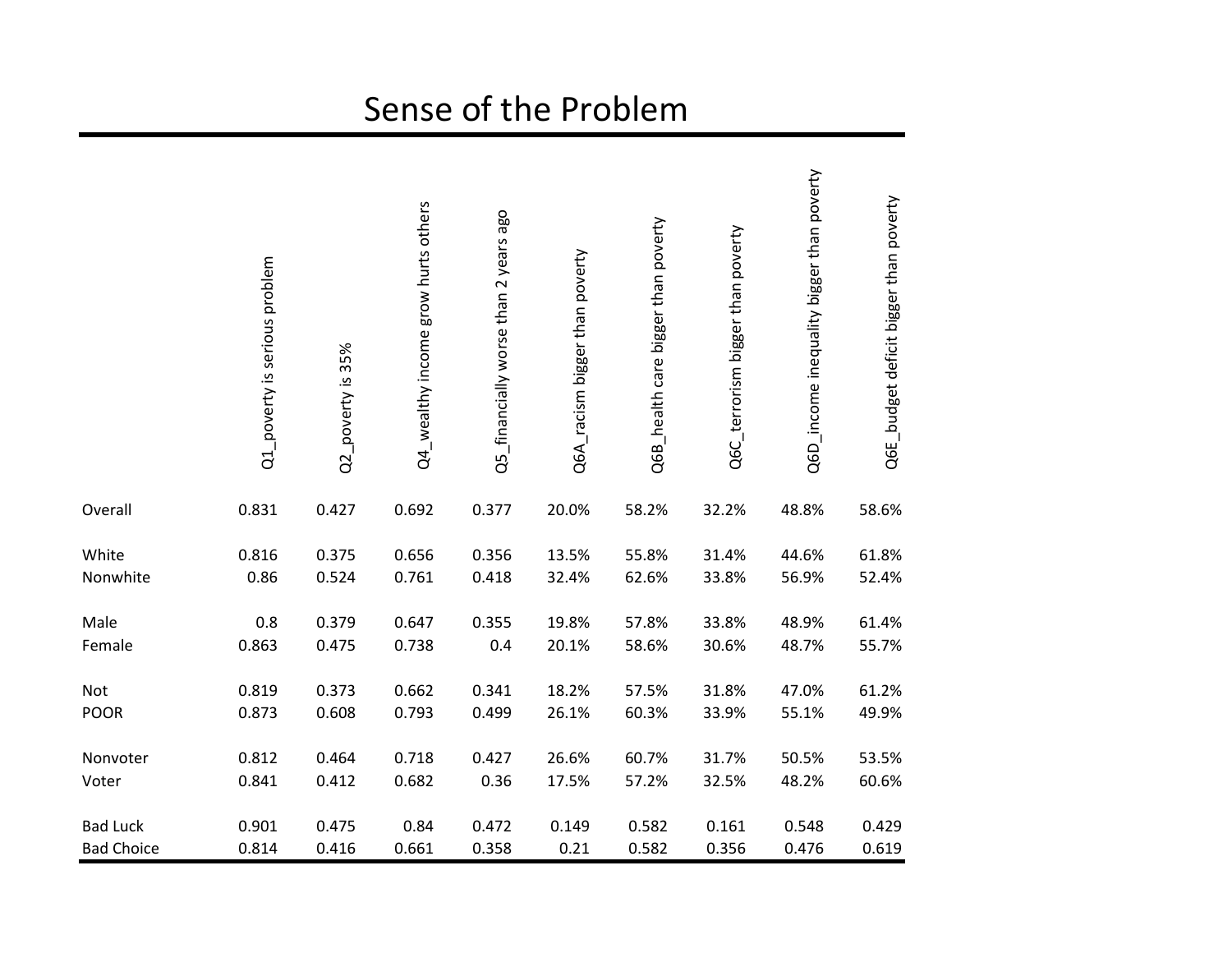#### Q7B\_medical bills/no insurance causes poverty Q7B\_medical bills/no insurance causes poverty Q7D\_single parent families cause poverty Q7D\_single parent families cause poverty Q7F\_welfare system causes poverty Q7F\_welfare system causes poverty Q7G\_immigration causes poverty Q7G\_immigration causes poverty Q7C\_lack of skills causes poverty Q7C\_lack of skills causes poverty Q7A\_drug abuse causes poverty Q71\_poor schools cause poverty Q7A\_drug abuse causes poverty Q7I\_poor schools cause poverty Q7H\_laziness causes poverty Q7H\_laziness causes poverty Q7J\_racism causes poverty Q7J\_racism causes poverty  $(q7_k)$ Overall 64.3% 71.8% 64.4% 67.4% 82.0% 63.8% 51.2% 65.8% 57.1% 56.8% 42.4% White 64.9% 69.7% 65.0% 69.1% 80.9% 66.4% 55.8% 69.5% 59.0% 53.7% 31.8% Nonwhite 63.1% 75.8% 63.3% 64.2% 88.9% 58.9% 42.5% 58.9% 53.3% 62.6% 62.2% Male 62.6% 67.4% 67.2% 62.5% 80.6% 63.9% 50.0% 67.0% 58.9% 55.9% 38.2% Female 66.0% 76.4% 61.6% 72.4% 86.9% 63.8% 52.4% 64.6% 55.2% 57.7% 46.6% Not 64.7% 68.8% 65.2% 67.3% 80.7% 64.5% 50.6% 66.9% 58.1% 56.0% 37.9% POOR 63.0% 81.8% 61.7% 67.6% 93.8% 61.5% 53.0% 62.4% 53.7% 59.3% 57.3% Nonvoter 60.5% 76.1% 58.6% 62.1% 86.8% 62.0% 52.8% 64.7% 58.0% 54.2% 50.2% Voter 65.6% 70.2% 66.8% 69.4% 82.7% 64.4% 50.6% 66.4% 56.9% 57.6% 39.3% Bad Luck 44.3% 84.2% 58.2% 63.2% 93.2% 49.6% 36.7% 38.2% 34.5% 67.7% 49.3% Bad Choice 68.5% 69.2% 65.7% 68.3% 81.7% 66.8% 54.2% 71.6% 61.8% 54.5% 40.9%

### Sense of the Problem, continued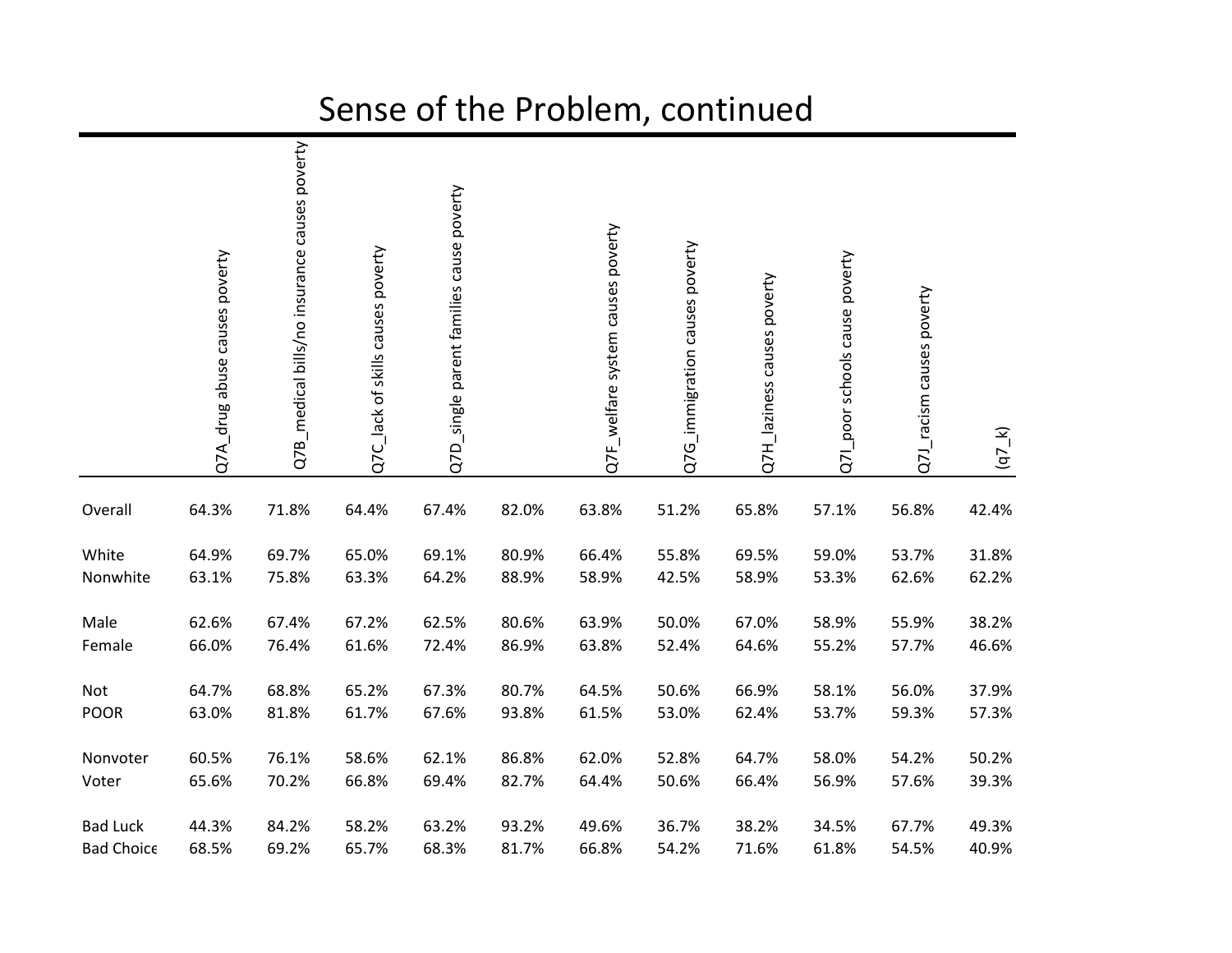## Attitudes toward the Poor

|                   | Q8_Poor due to bad luck | Q9_Wealthy responsible for poor | Q10_poor put it more effort | most can escape poverty<br>$\overline{c}$ | Q12_average will use responsibly | _poor will use responsibly<br>Q13 | Q14_poor manage money wisely | q15_keep food stamps in-kind |
|-------------------|-------------------------|---------------------------------|-----------------------------|-------------------------------------------|----------------------------------|-----------------------------------|------------------------------|------------------------------|
| Overall           | 17.4%                   | 58.7%                           | 30.5%                       | 28.1%                                     | 43.2%                            | 48.1%                             | 50.9%                        | 89.1%                        |
| White             | 18.2%                   | 58.2%                           | 24.7%                       | 28.6%                                     | 39.1%                            | 42.8%                             | 43.6%                        | 92.8%                        |
| Nonwhite          | 15.8%                   | 59.5%                           | 41.5%                       | 27.2%                                     | 51.0%                            | 58.2%                             | 64.7%                        | 82.0%                        |
| Male              | 16.5%                   | 56.1%                           | 29.5%                       | 30.6%                                     | 40.7%                            | 44.1%                             | 47.6%                        | 88.1%                        |
| Female            | 18.2%                   | 61.3%                           | 31.5%                       | 25.6%                                     | 45.9%                            | 52.3%                             | 54.3%                        | 90.1%                        |
| Not               | 17.0%                   | 59.1%                           | 25.2%                       | 28.4%                                     | 40.6%                            | 43.5%                             | 45.6%                        | 91.5%                        |
| <b>POOR</b>       | 18.7%                   | 57.3%                           | 48.5%                       | 27.0%                                     | 52.2%                            | 64.0%                             | 68.7%                        | 80.9%                        |
| Nonvoter          | 18.6%                   | 53.9%                           | 38.4%                       | 25.6%                                     | 48.0%                            | 55.0%                             | 63.3%                        | 84.7%                        |
| Voter             | 16.9%                   | 61.2%                           | 27.9%                       | 29.3%                                     | 41.6%                            | 45.6%                             | 46.8%                        | 90.8%                        |
| <b>Bad Luck</b>   | 100.0%                  | 78.8%                           | 40.2%                       | 9.4%                                      | 62.7%                            | 62.7%                             | 70.4%                        | 85.8%                        |
| <b>Bad Choice</b> | 0.0%                    | 54.5%                           | 28.5%                       | 32.0%                                     | 45.1%                            | 45.1%                             | 46.8%                        | 89.8%                        |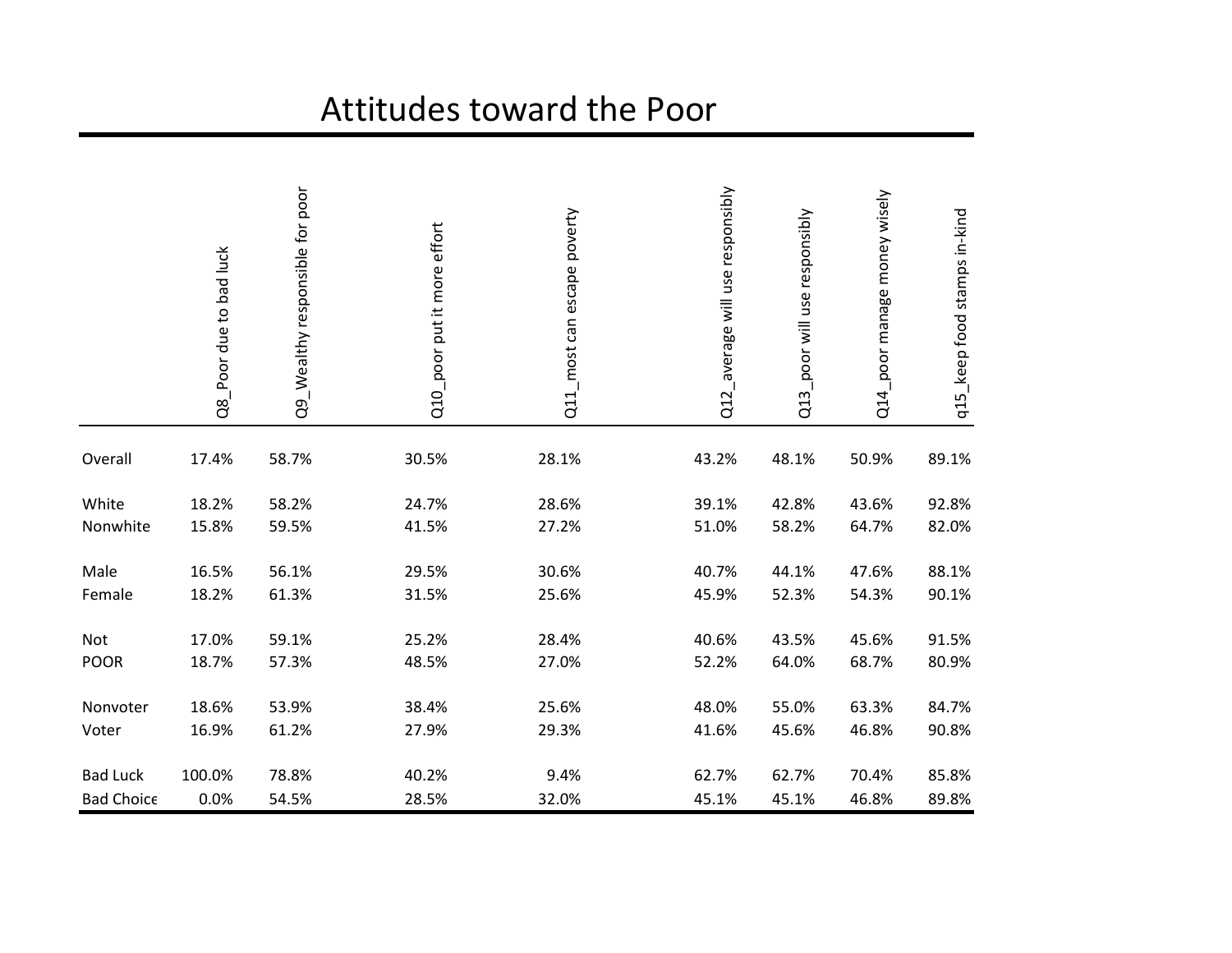# The Role of Government

|                   | Q18_programs are effective | Q19_programs hurt the economy | Q20_government should spend more | Q22_yes programs lower poverty | poor need government assistance<br>Q <sub>2</sub> | Q24_programs discourage work | Q25_morally obligated to help | Q26 increase cash assistance | Q26_increase inkind assitance | Q26_increase minimum wage | Q26_increase earned income credit |
|-------------------|----------------------------|-------------------------------|----------------------------------|--------------------------------|---------------------------------------------------|------------------------------|-------------------------------|------------------------------|-------------------------------|---------------------------|-----------------------------------|
| Overall           | 19.3%                      | 32.5%                         | 33.5%                            | 36.5%                          | 60.2%                                             | 63.1%                        | 69.2%                         | 35.2%                        | 71.6%                         | 77.8%                     | 70.0%                             |
| White             | 15.2%                      | 35.7%                         | 29.5%                            | 32.3%                          | 57.7%                                             | 68.9%                        | 66.1%                         | 27.1%                        | 67.7%                         | 72.5%                     | 67.7%                             |
| Nonwhite          | 27.1%                      | 26.6%                         | 41.2%                            | 44.4%                          | 65.1%                                             | 52.1%                        | 75.0%                         | 50.5%                        | 79.0%                         | 87.8%                     | 74.3%                             |
| Male              | 18.8%                      | 34.9%                         | 30.0%                            | 34.3%                          | 60.2%                                             | 65.8%                        | 66.2%                         | 33.7%                        | 67.7%                         | 72.9%                     | 68.9%                             |
| Female            | 19.8%                      | 30.1%                         | 37.3%                            | 38.8%                          | 60.2%                                             | 60.2%                        | 72.3%                         | 36.7%                        | 75.6%                         | 82.7%                     | 71.2%                             |
| Not               | 17.7%                      | 33.7%                         | 29.6%                            | 33.5%                          | 58.8%                                             | 67.4%                        | 67.1%                         | 28.3%                        | 68.3%                         | 75.0%                     | 68.1%                             |
| <b>POOR</b>       | 24.7%                      | 28.8%                         | 47.0%                            | 46.4%                          | 65.1%                                             | 48.4%                        | 76.1%                         | 58.4%                        | 82.7%                         | 87.0%                     | 76.6%                             |
| Nonvoter          | 21.3%                      | 29.3%                         | 38.9%                            | 41.9%                          | 55.6%                                             | 57.2%                        | 69.0%                         | 44.8%                        | 76.0%                         | 83.3%                     | 68.5%                             |
| Voter             | 18.7%                      | 33.7%                         | 31.8%                            | 34.6%                          | 62.0%                                             | 65.5%                        | 70.5%                         | 31.8%                        | 70.1%                         | 75.7%                     | 70.8%                             |
| <b>Bad Luck</b>   | 24.0%                      | 22.8%                         | 52.5%                            | 45.0%                          | 78.4%                                             | 38.4%                        | 84.8%                         | 51.3%                        | 88.9%                         | 82.1%                     | 78.5%                             |
| <b>Bad Choice</b> | 18.4%                      | 34.6%                         | 29.6%                            | 34.7%                          | 56.4%                                             | 68.2%                        | 66.0%                         | 31.8%                        | 68.0%                         | 76.8%                     | 68.2%                             |